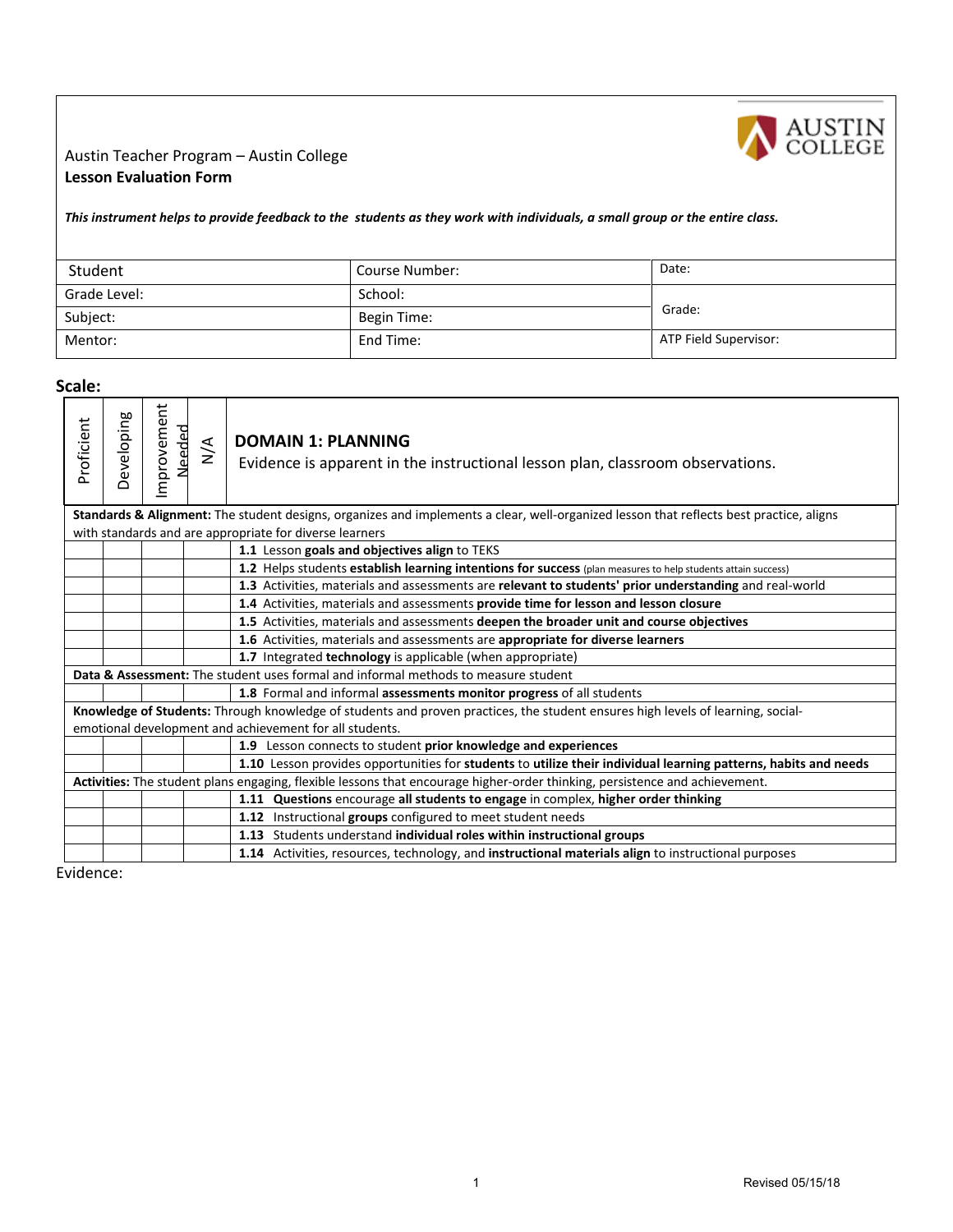| Proficient | Developing                                                                                                         | mprovement<br>Needed | $\stackrel{\triangleleft}{\geq}$ | <b>DOMAIN 2: INSTRUCTION</b><br>Evidence is apparent in instruction and classroom.                                                                     |
|------------|--------------------------------------------------------------------------------------------------------------------|----------------------|----------------------------------|--------------------------------------------------------------------------------------------------------------------------------------------------------|
|            |                                                                                                                    |                      |                                  | Achieving Expectations: The student supports all learners in the pursuit of high levels of academic and social-emotional success.                      |
|            |                                                                                                                    |                      |                                  | 2.1 Sets academic expectations that challenge all students                                                                                             |
|            |                                                                                                                    |                      |                                  |                                                                                                                                                        |
|            |                                                                                                                    |                      |                                  | 2.3 Persists with lesson until there is evidence that most students demonstrate mastery of objective                                                   |
|            |                                                                                                                    |                      |                                  | 2.4 Addresses student mistakes and follows through to ensure student mastery                                                                           |
|            |                                                                                                                    |                      |                                  | 2.5 Provides students opportunities to take initiative of their own learning                                                                           |
|            |                                                                                                                    |                      |                                  | Content Knowledge & Expertise: The student uses content and pedagogical expertise to design and execute lessons aligned with state                     |
|            |                                                                                                                    |                      |                                  | standards, related content and student needs.                                                                                                          |
|            |                                                                                                                    |                      |                                  | 2.6 Conveys accurate content knowledge in multiple contexts                                                                                            |
|            |                                                                                                                    |                      |                                  | 2.7 Integrates learning objectives with other disciplines and real-world experience                                                                    |
|            |                                                                                                                    |                      |                                  | 2.8 Anticipates possible student misunderstandings                                                                                                     |
|            |                                                                                                                    |                      |                                  | 2.9 Accurately reflects how lesson aligns within structure of discipline and State standards (TEKS)                                                    |
|            |                                                                                                                    |                      |                                  | 2.10 Formal and informal assessments monitor progress of all students                                                                                  |
|            |                                                                                                                    |                      |                                  | Communication: The student clearly and accurately communicates to support persistence, deeper learning and effective effort.                           |
|            |                                                                                                                    |                      |                                  | 2.11 Establishes classroom practices that provide for most students to communicate effectively with their<br>teacher and their peers                   |
|            |                                                                                                                    |                      |                                  | 2.12 Recognizes possible student misunderstandings and responds with appropriate techniques to clarify concepts                                        |
|            |                                                                                                                    |                      |                                  | 2.13 Provides explanations that are clear                                                                                                              |
|            |                                                                                                                    |                      |                                  | 2.14 Uses verbal and written communication that is clear and correct                                                                                   |
|            |                                                                                                                    |                      |                                  | 2.15 Asks questions at the creative, evaluative and/or analysis levels that focus on the objective of the lesson<br>and provoke thought and discussion |
|            |                                                                                                                    |                      |                                  | 2.16 Provides wait time when questioning students                                                                                                      |
|            |                                                                                                                    |                      |                                  | 2.17 Uses probing questions to clarify, elaborate learning                                                                                             |
|            | Differentiation: The student differentiates instruction, aligning methods and techniques to diverse student needs. |                      |                                  |                                                                                                                                                        |
|            |                                                                                                                    |                      |                                  | 2.18 Adapts lesson to address individual needs of all students                                                                                         |
|            |                                                                                                                    |                      |                                  | 2.19 Regularly monitors quality of student participation and performance                                                                               |
|            |                                                                                                                    |                      |                                  | 2.20 Recognizes when students become confused or disengaged and responds to student learning or socio-emotional needs                                  |
|            |                                                                                                                    |                      |                                  | 2.21 Provides differentiated instructional methods and content to ensure students have opportunity to master what is<br>being taught                   |
|            | adjustments.                                                                                                       |                      |                                  | Monitor & Adjust: The student formally and informally collects, analyzes and uses student progress data and makes needed lesson                        |
|            |                                                                                                                    |                      |                                  | 2.22 Consistently invites input from students in order to monitor and adjust instruction and activities                                                |
|            |                                                                                                                    |                      |                                  | 2.23 Monitors student behavior and responses for engagement and understanding                                                                          |
|            |                                                                                                                    |                      |                                  | 2.24 Adjusts instruction and activities to maintain student engagement                                                                                 |

Evidence: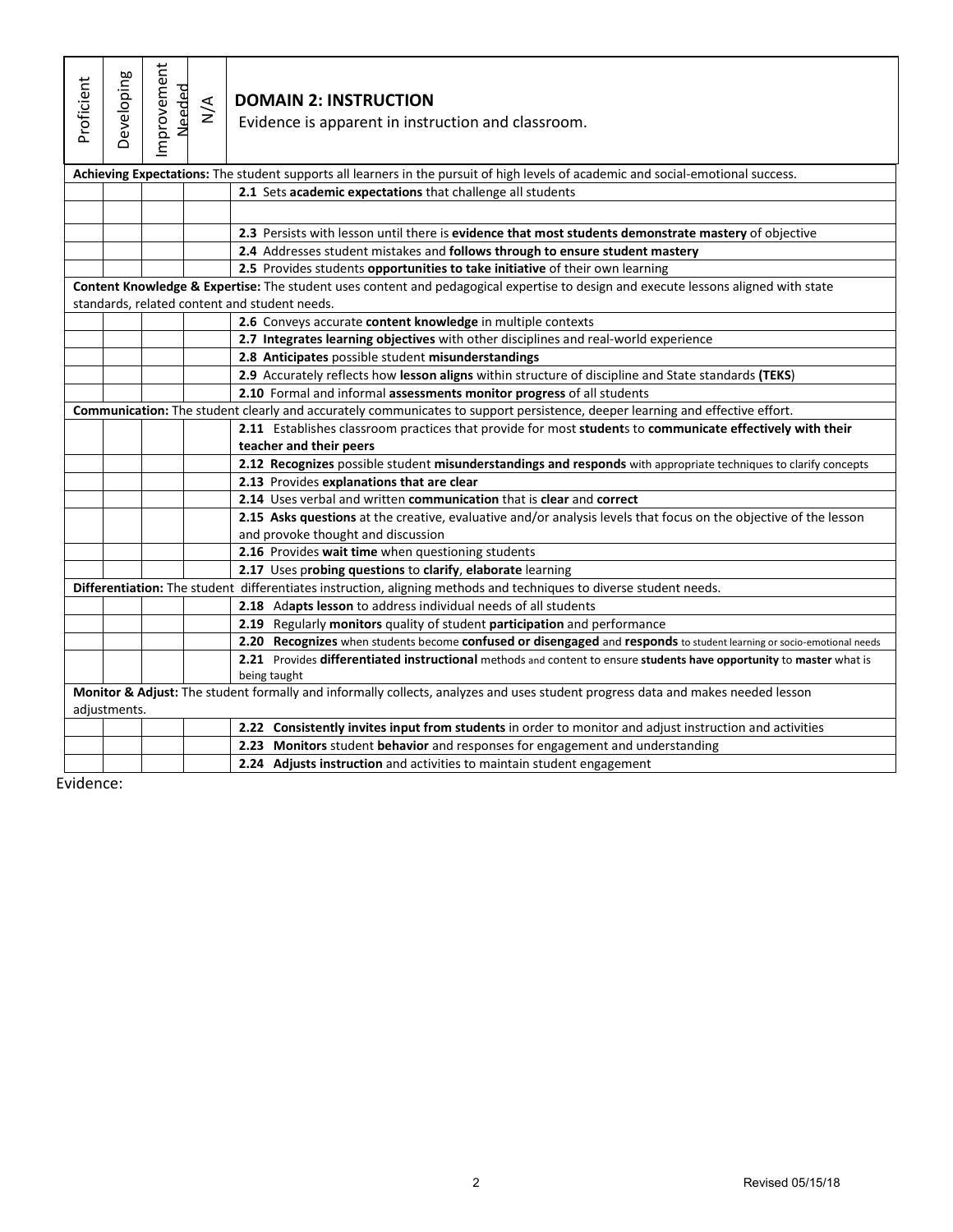| Proficient | Developing                                                                                                              | ť<br>Improveme<br>Needed | $\frac{4}{2}$ | <b>DOMAIN 3: Learning Environment</b><br>Evidence is apparent in the classroom.                                               |  |
|------------|-------------------------------------------------------------------------------------------------------------------------|--------------------------|---------------|-------------------------------------------------------------------------------------------------------------------------------|--|
|            |                                                                                                                         |                          |               | Classroom Environment, Routines & Procedures: The student organizes a safe, accessible and efficient classroom.               |  |
|            |                                                                                                                         |                          |               | 3.1 Procedures, routines and transitions are clear and efficient                                                              |  |
|            |                                                                                                                         |                          |               | <b>3.2</b> Students actively participate in groups, manage supplies and equipment with very limited teacher direction         |  |
|            |                                                                                                                         |                          |               | <b>3.3</b> Classroom is <b>safe and organized</b> to support learning objectives and is accessible to most students           |  |
|            | Managing Student Behavior: The student establishes, communicates and maintains clear expectations for student behavior. |                          |               |                                                                                                                               |  |
|            |                                                                                                                         |                          |               | 3.4 Consistently monitors behavior subtly, reinforces positive behaviors appropriately and intercepts<br>misbehavior fluidly. |  |
|            |                                                                                                                         |                          |               | 3.5 Most students know, understand and respect classroom behavior standards                                                   |  |
|            | Classroom Culture: the student leads a mutually respectful and collaborative class of actively engaged learners.        |                          |               |                                                                                                                               |  |
|            |                                                                                                                         |                          |               | <b>3.6 Students monitor their success</b> based on criteria established (Student provides opportunities to self-assess)       |  |
|            |                                                                                                                         |                          |               | <b>3.7 Engages all students</b> in relevant, meaningful learning                                                              |  |
|            |                                                                                                                         |                          |               | <b>3.8 Students work respectfully individually and in groups</b>                                                              |  |

Evidence:

| Proficient | Jeveloping                                     | Φ<br>ਰੂ<br>έ<br>š<br>idu. | $\frac{4}{2}$ | <b>DOMAIN 4: Professional Roles and Responsibilities</b><br>Evidence is apparent in the classroom.                                                                                                |  |
|------------|------------------------------------------------|---------------------------|---------------|---------------------------------------------------------------------------------------------------------------------------------------------------------------------------------------------------|--|
|            | <b>Program Responsibilities - The student:</b> |                           |               |                                                                                                                                                                                                   |  |
|            |                                                |                           |               | Seeks out feedback from supervisor and mentor and modifies practices according to suggestions in order to<br>enhance professional skills and knowledge.                                           |  |
|            |                                                |                           |               | Works productively with supervisor and mentor by keeping them aware of any issues that might need to be<br>addressed in order to prevent future problems and to enhance professional performance. |  |
|            |                                                |                           |               | Takes responsibility for keeping up with due dates of assignments and turns all assignments in on time including<br>requested lesson plans.                                                       |  |
|            |                                                |                           |               |                                                                                                                                                                                                   |  |

Evidence: